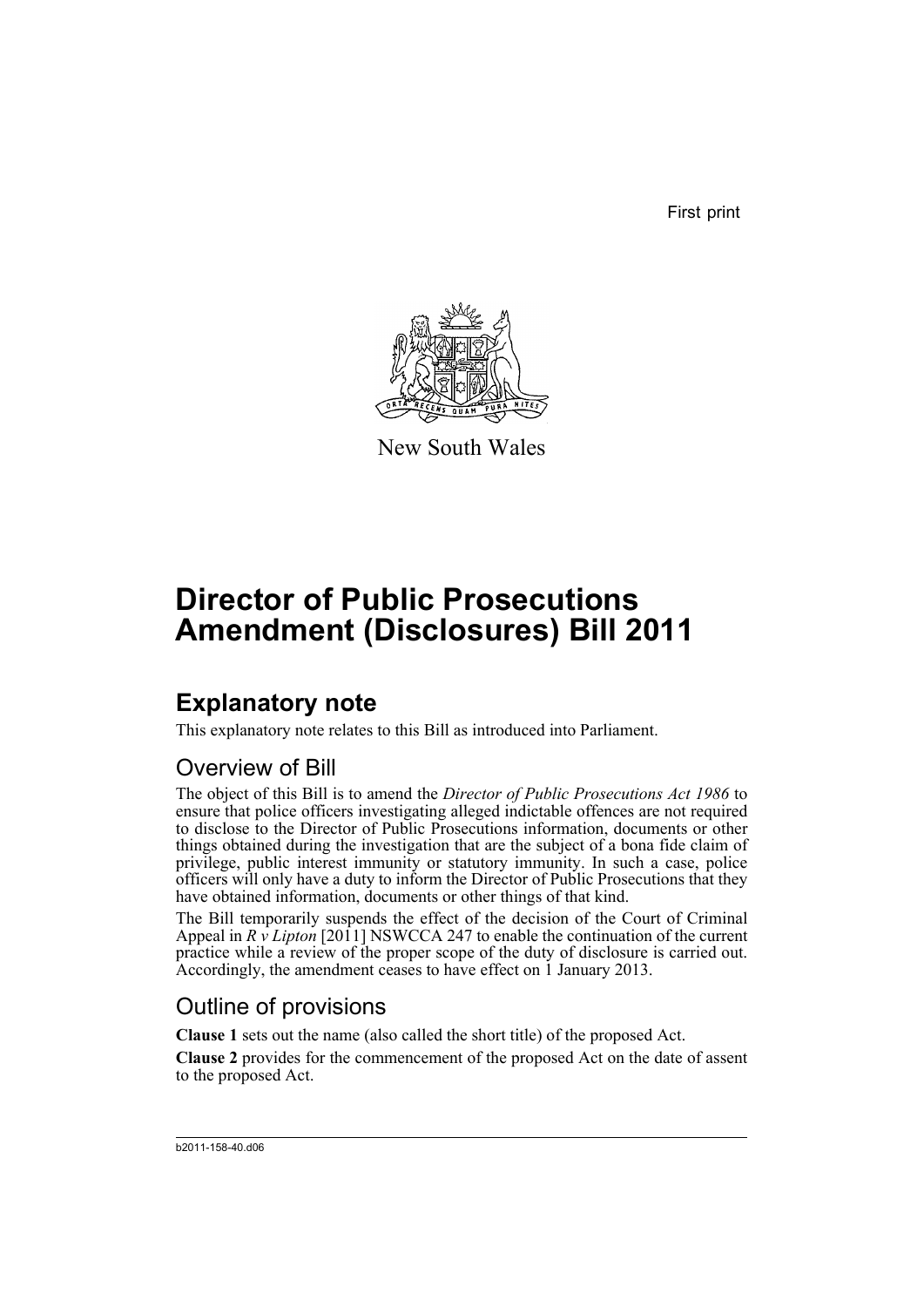Director of Public Prosecutions Amendment (Disclosures) Bill 2011

Explanatory note

### **Schedule 1 Amendment of Director of Public Prosecutions Act 1986 No 207**

**Schedule 1 [1]** makes the amendment described in the Overview.

**Schedule 1 [2]** provides that the amendment extends to proceedings for indictable offences commenced before the amendment. It also validates things done or omitted to be done by police officers, the Director of Public Prosecutions and others who have functions with respect to the prosecution of indictable offences that would have been validly done or omitted to be done if the amendment had been in force.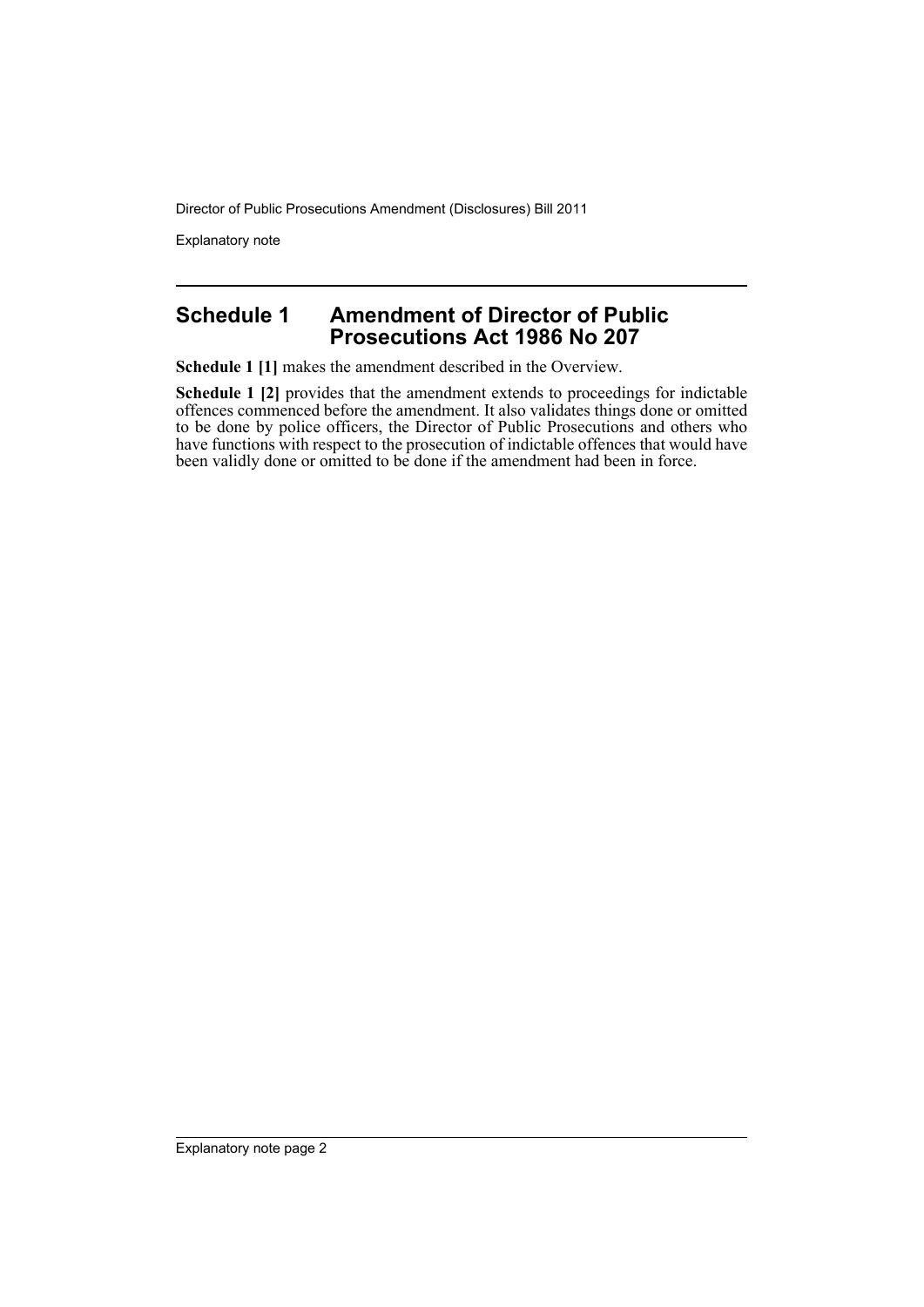First print



New South Wales

# **Director of Public Prosecutions Amendment (Disclosures) Bill 2011**

## **Contents**

|            |                                                                 | Page |
|------------|-----------------------------------------------------------------|------|
| 1          | Name of Act                                                     |      |
|            | 2 Commencement                                                  |      |
| Schedule 1 | Amendment of Director of Public Prosecutions Act 1986<br>No 207 |      |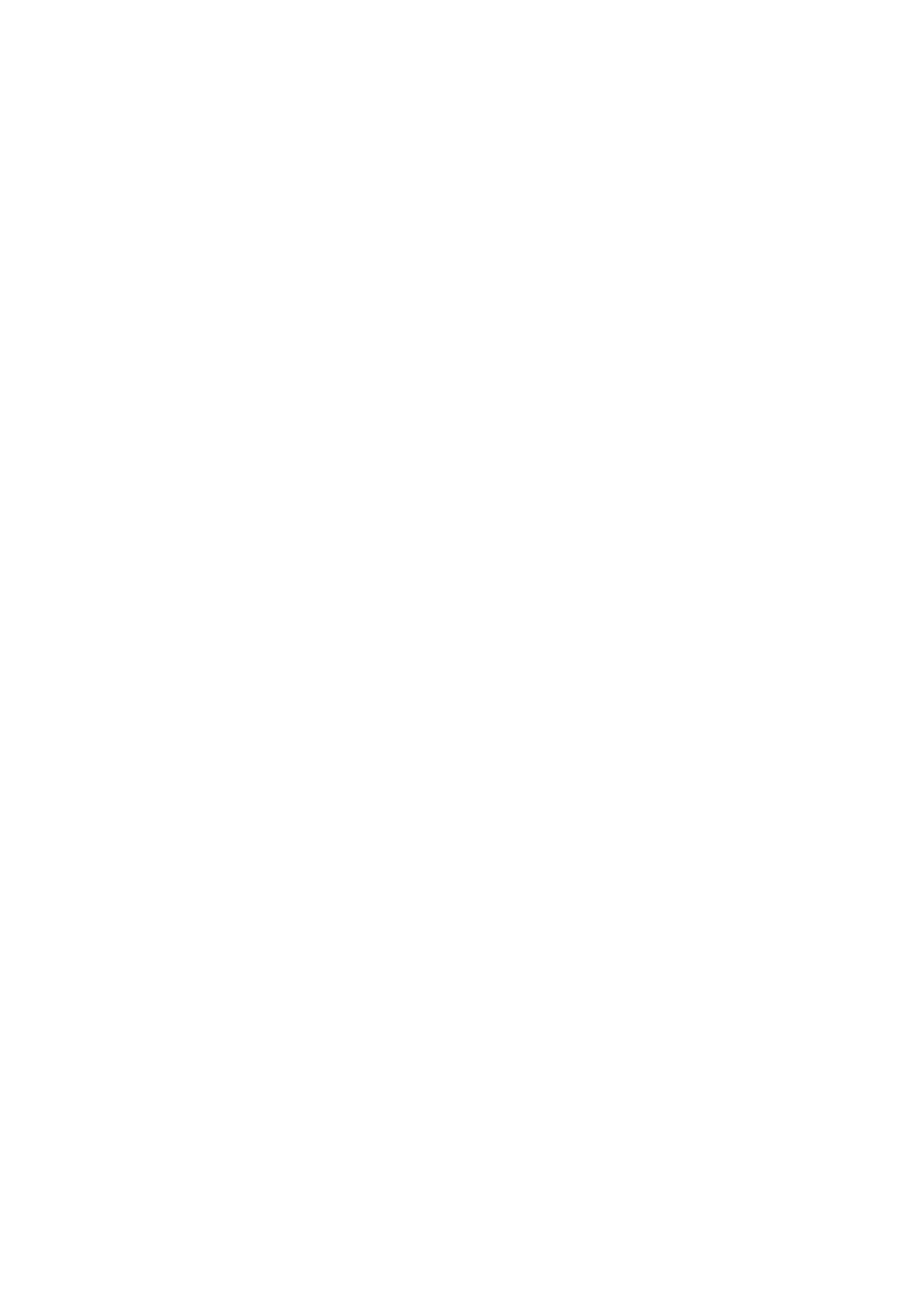

New South Wales

## **Director of Public Prosecutions Amendment (Disclosures) Bill 2011**

No , 2011

### **A Bill for**

An Act to amend the *Director of Public Prosecutions Act 1986* to make further provision for the duty of disclosure imposed on police officers investigating offences.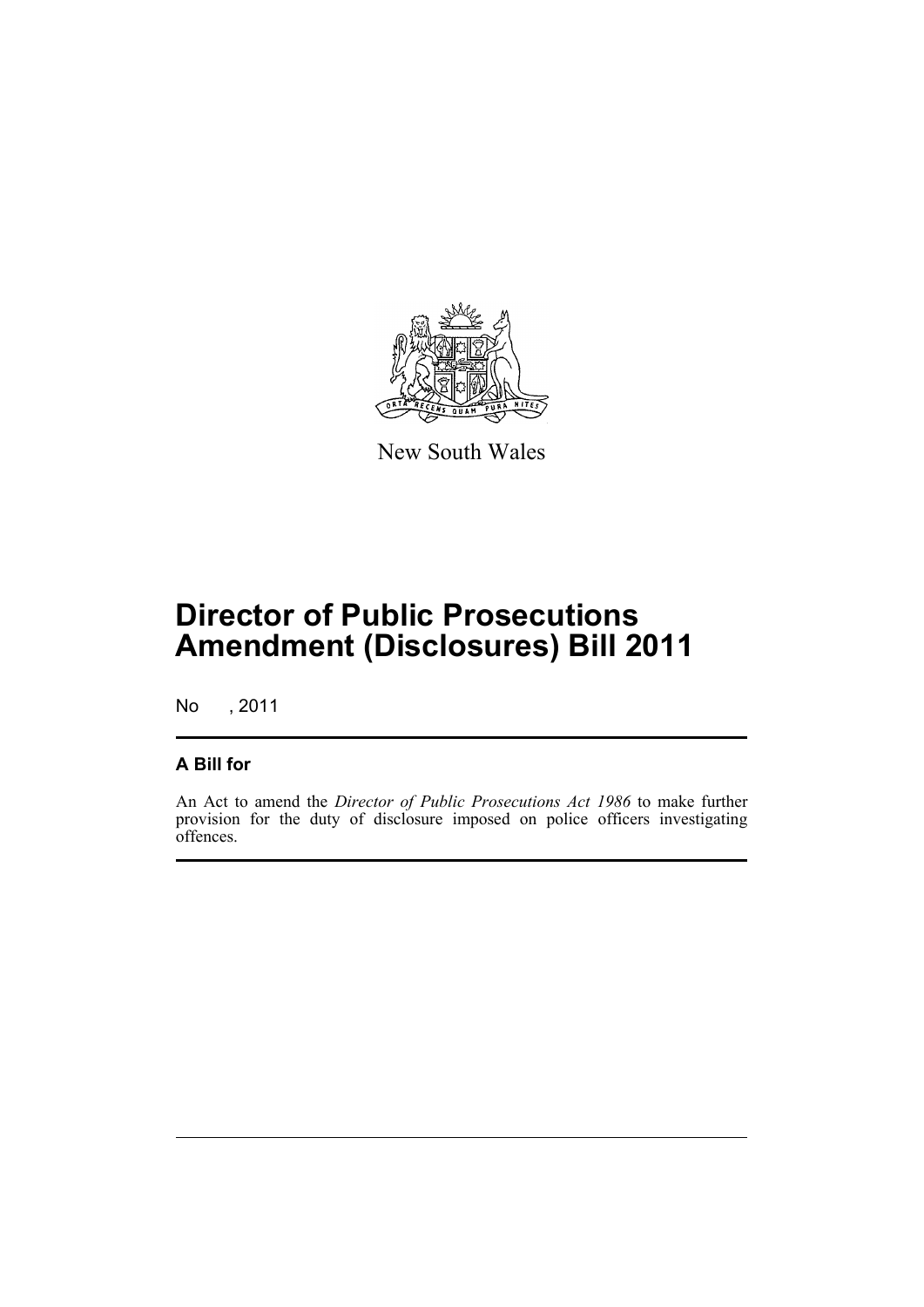<span id="page-5-1"></span><span id="page-5-0"></span>

| The Legislature of New South Wales enacts: |                                                                                        | 1             |
|--------------------------------------------|----------------------------------------------------------------------------------------|---------------|
|                                            | Name of Act                                                                            | $\mathcal{P}$ |
|                                            | This Act is the Director of Public Prosecutions Amendment<br>$(Disclosures)$ Act 2011. | 3<br>4        |
|                                            | Commencement                                                                           | 5             |
|                                            | This Act commences on the date of assent to this Act.                                  | 6             |